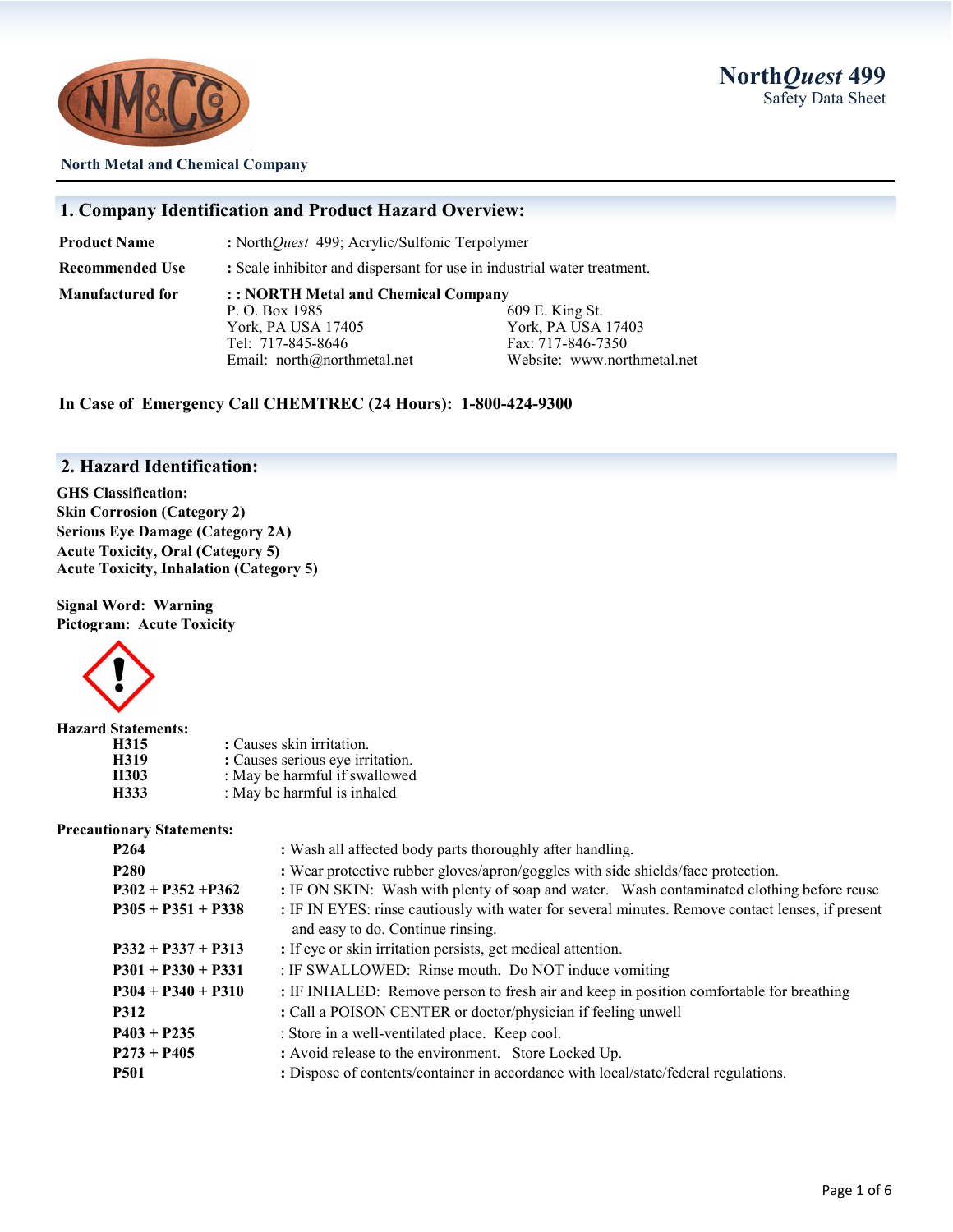# **3. Composition/Information on Ingredient:**

**Chemical Name : North***Quest* **499;** Acrylic/Sulfonic Terpolymer

**Chemical Family :** Acrylic copolymer(s)

**Chemical Formula/**

**Structure :** N/A

| Substance:                  | <b>CAS Number:</b> | Hazard        | Compo. $(\% )$ |
|-----------------------------|--------------------|---------------|----------------|
| Acrylic/Sulfonic Terpolymer | 40623-75-4         | See section 2 | 48-52%         |
| Water                       | 7732-18-5          |               | Proprietary    |

# **4. First Aid Measures:**

| <b>Eyes</b>                        | : Flush eyes with running water for at least fifteen minutes. Remove any contact lenses. If irritation<br>persists, get medical aid.                                                                          |
|------------------------------------|---------------------------------------------------------------------------------------------------------------------------------------------------------------------------------------------------------------|
| <b>Skin</b>                        | : Remove contaminated clothing. Flush skin with running water and soap for fifteen minutes. If irritation<br>persists, get medical aid.                                                                       |
| Ingestion                          | : If the product is swallowed, rinse mouth with large quantities of water. Do not induce vomiting. Call<br>doctor/physician/poison center immediately. Never give anything by mouth to an unconscious person. |
| <b>Inhalation</b>                  | : If safe to do so, remove individual from further exposure. Keep warm and at rest. If cough or other<br>symptoms develop, call doctor/poison center immediately.                                             |
| <b>PPE</b> for first<br>responders | : Gloves and safety goggles are highly recommended.                                                                                                                                                           |

# **5. Fire Fighting Measures:**

| Flash Point $(^{\circ}C)$                                    | : No data available.                                                                                                                                                                                                                                                                                                                                                                                                                                                                                                                              |
|--------------------------------------------------------------|---------------------------------------------------------------------------------------------------------------------------------------------------------------------------------------------------------------------------------------------------------------------------------------------------------------------------------------------------------------------------------------------------------------------------------------------------------------------------------------------------------------------------------------------------|
| <b>Flammable Limits</b>                                      | : Not applicable.                                                                                                                                                                                                                                                                                                                                                                                                                                                                                                                                 |
| <b>Autoignition Temp.</b>                                    | : Not applicable.                                                                                                                                                                                                                                                                                                                                                                                                                                                                                                                                 |
| <b>Flammable Class</b>                                       | : Not applicable.                                                                                                                                                                                                                                                                                                                                                                                                                                                                                                                                 |
| <b>Flame Propagation or</b><br><b>Burning Rate of Solids</b> | : Not available.                                                                                                                                                                                                                                                                                                                                                                                                                                                                                                                                  |
| <b>General Hazard</b>                                        | : Evacuate personnel downwind in-order to avoid inhalation of irritating and/or harmful fumes and smoke.                                                                                                                                                                                                                                                                                                                                                                                                                                          |
| <b>Extinguishing Media</b>                                   | : Water spray, chemical-type foam, dry chemical. Appropriate for the surrounding area.                                                                                                                                                                                                                                                                                                                                                                                                                                                            |
| <b>Hazardous Combustion</b><br><b>Products</b>               | : Carbon Oxides, Nitrogen oxides, Sulfur Oxides, Phosphorous Oxides, and other hazardous compounds.                                                                                                                                                                                                                                                                                                                                                                                                                                               |
|                                                              | Fire Fighting Procedures: This product is a non-flammable substance. However, material can splatter above 100C/212F. Cool<br>exposed containers with water spray to prevent over heating. Dry residue of the product may also burn.                                                                                                                                                                                                                                                                                                               |
|                                                              | Fire Fighting Equipment: Respiratory and eye protection are required for fire fighting personnel. Full protective equipment<br>(bunker gear) and self-contained breathing apparatus (SCBA) should be used for all indoor fires and any<br>significant outdoor fires. Evacuate area and fight fire from safe distance or a protected location. Move<br>fire-exposed containers, if allowable without sacrificing the safety of the firefighters. If possible,<br>firefighters should control run-off water to prevent environmental contamination. |
| <b>Sensitivity to Static</b><br><b>Discharge</b>             | : Not sensitive.                                                                                                                                                                                                                                                                                                                                                                                                                                                                                                                                  |
| <b>Sensitivity to</b><br><b>Mechanical Impact</b>            | : Not sensitive.                                                                                                                                                                                                                                                                                                                                                                                                                                                                                                                                  |



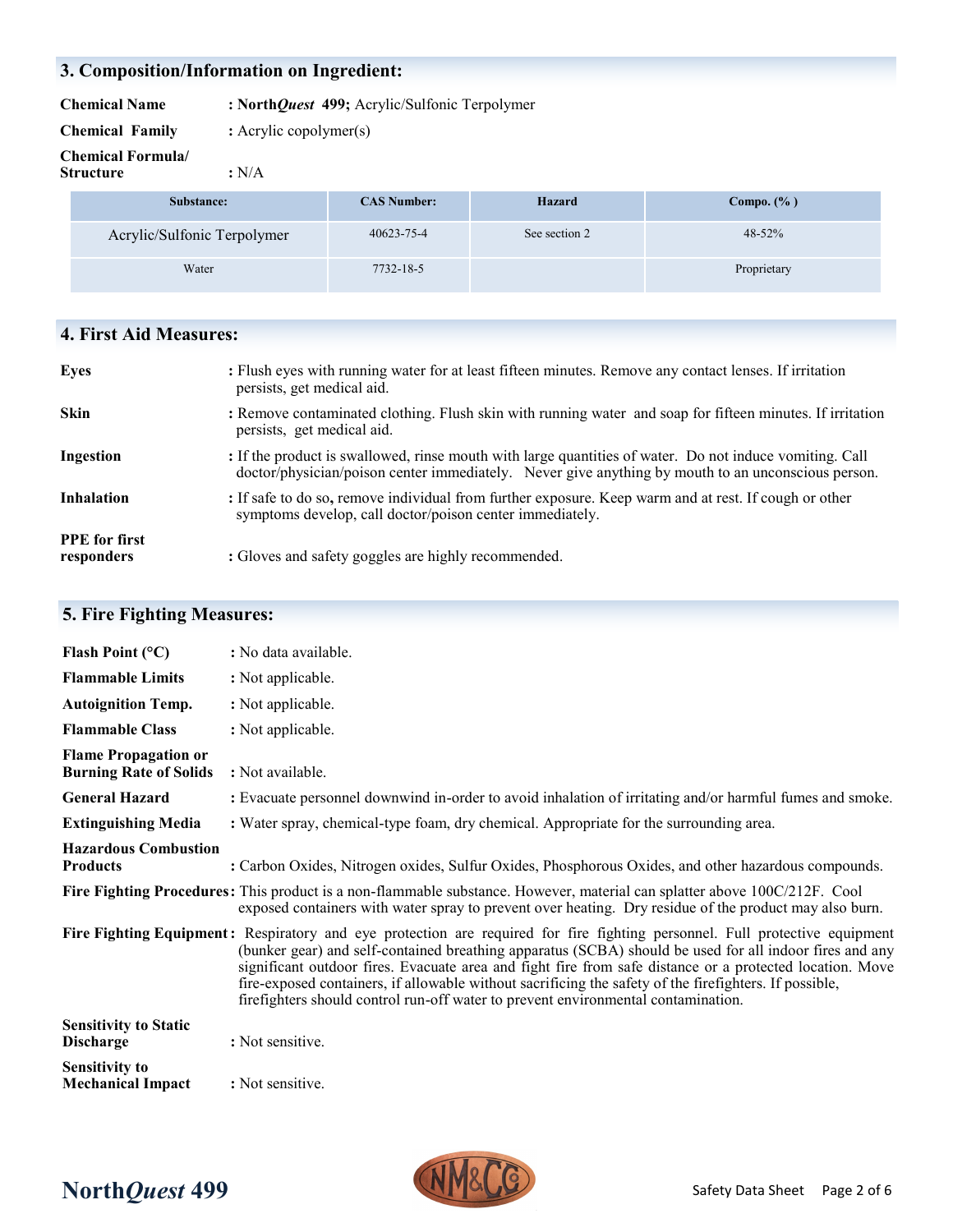# **6. Accidental Release Measures:**

| <b>Protective Gear for</b><br>Personnel:    | For Small Spill : Safety glasses or chemical splash goggles, chemically resistant gloves (rubber/latex), chemically<br>resistant boots, and any appropriate body protection to minimize direct contact to the skin.                                                                                                                                 |
|---------------------------------------------|-----------------------------------------------------------------------------------------------------------------------------------------------------------------------------------------------------------------------------------------------------------------------------------------------------------------------------------------------------|
|                                             | For Large Spill: Triple gloves (rubber and nitrile over latex), chemical resistant suit, boots, hard hat, full face mask/an air<br>purifying respirator (NIOSH approved). Self contained breathing apparatus must be worn in situations<br>where fumigant gas generation and low oxygen levels are a consequence of contamination from the<br>leak. |
| <b>Spill Clean-up</b><br><b>Procedures:</b> |                                                                                                                                                                                                                                                                                                                                                     |
|                                             | For Small Spill : In the event of a small spill, the leak should be contained with an absorbent pad and placed in a properly<br>labeled waste disposal container immediately. Do not let chemical/spill waste enter the environment.                                                                                                                |
|                                             | For Large Spill: In the event of a large spill, contain the spill immediately and dispose according to state, federal, and<br>local hazardous waste regulation. Do not let chemic/spill waste enter the environment.                                                                                                                                |
| Environmental<br><b>Precaution</b>          | : Water spill: use appropriate containment to avoid run off or release to sewer or other waterways.<br>Land spill: use appropriate containment to avoid run off or release to ground.<br>General precaution: remove containers of strong acid and alkali from the release area.                                                                     |
| <b>Release Notes</b>                        | : If spill could potentially enter any waterway, including intermittent dry creeks, contact local authorities.                                                                                                                                                                                                                                      |

# **7. Handling and Storage:**

| <b>Handling</b> | : Use appropriate personal protective equipment as specified in Section 8. Handle in a well-ventilated                                                                                                                                                                                                                          |
|-----------------|---------------------------------------------------------------------------------------------------------------------------------------------------------------------------------------------------------------------------------------------------------------------------------------------------------------------------------|
|                 | area. Handle in a manner consistent with good industrial/manufacturing techniques and practices.                                                                                                                                                                                                                                |
|                 | Wash hands thoroughly with soap and water after use. Remove contaminated clothing and protective                                                                                                                                                                                                                                |
|                 | equipment before entering eating areas.                                                                                                                                                                                                                                                                                         |
| $\mathbf{C}$    | $\mathcal{L}$ , $\mathcal{L}$ , $\mathcal{L}$ , $\mathcal{L}$ , $\mathcal{L}$ , $\mathcal{L}$ , $\mathcal{L}$ , $\mathcal{L}$ , $\mathcal{L}$ , $\mathcal{L}$ , $\mathcal{L}$ , $\mathcal{L}$ , $\mathcal{L}$ , $\mathcal{L}$ , $\mathcal{L}$ , $\mathcal{L}$ , $\mathcal{L}$ , $\mathcal{L}$ , $\mathcal{L}$ , $\mathcal{L}$ , |

**Storage** : Store in a cool, dry well-ventilated area. Keep containers closed when not in use. Keep product isolated from incompatible materials/conditions. Do not store with alkalis and oxidizing agents.

# **8. Exposure Controls and Personal Protection:**

| <b>Engineering Controls</b> | : Use appropriate engineering controls to minimize exposure to vapors generated via routine use. Maintain<br>adequate ventilation of workplace and storage areas. Eye wash facilities and emergency shower must be<br>available when handling this product.                                                                                    |
|-----------------------------|------------------------------------------------------------------------------------------------------------------------------------------------------------------------------------------------------------------------------------------------------------------------------------------------------------------------------------------------|
| <b>Personal Protective</b>  |                                                                                                                                                                                                                                                                                                                                                |
| Equipment                   | : Eyes and face: Wear tightly-sealed safety glasses with side shields or goggles when handling this<br>material.                                                                                                                                                                                                                               |
|                             | Skin: Avoid direct contact with skin. Wear chemically resistant gloves, apron, boots or whole bodysuit<br>when handling this product.                                                                                                                                                                                                          |
|                             | Respiratory: Avoid breathing vapor or mist. Use NIOSH approved respiratory protection equipment<br>when air borne exposure is excessive. If used, full face-piece replaces the need for face shield and/or<br>chemical goggles. Consult the respirator manufacturer to determine the appropriate type of equipment<br>for a given application. |
|                             | Work Hygienic Practices: Facilities storing or using this material should be equipped with emergency eyewash, and a safety<br>shower. Good personal hygiene practices should always be followed. Never eat, drink, or smoke in work                                                                                                            |
|                             | areas.                                                                                                                                                                                                                                                                                                                                         |

#### **Exposure Limits:**

**North***Quest* 499

| Substance:                  | <b>CAS No.:</b> | <b>OSHA STEL</b> | <b>OSHA PEL</b> | <b>ACGIH TLV</b> | <b>ACGIH STEL</b> |
|-----------------------------|-----------------|------------------|-----------------|------------------|-------------------|
| Acrylic/Sulfonic Terpolymer | 40623-75-4      | N/A              | N/A             | N/A              | N/A               |

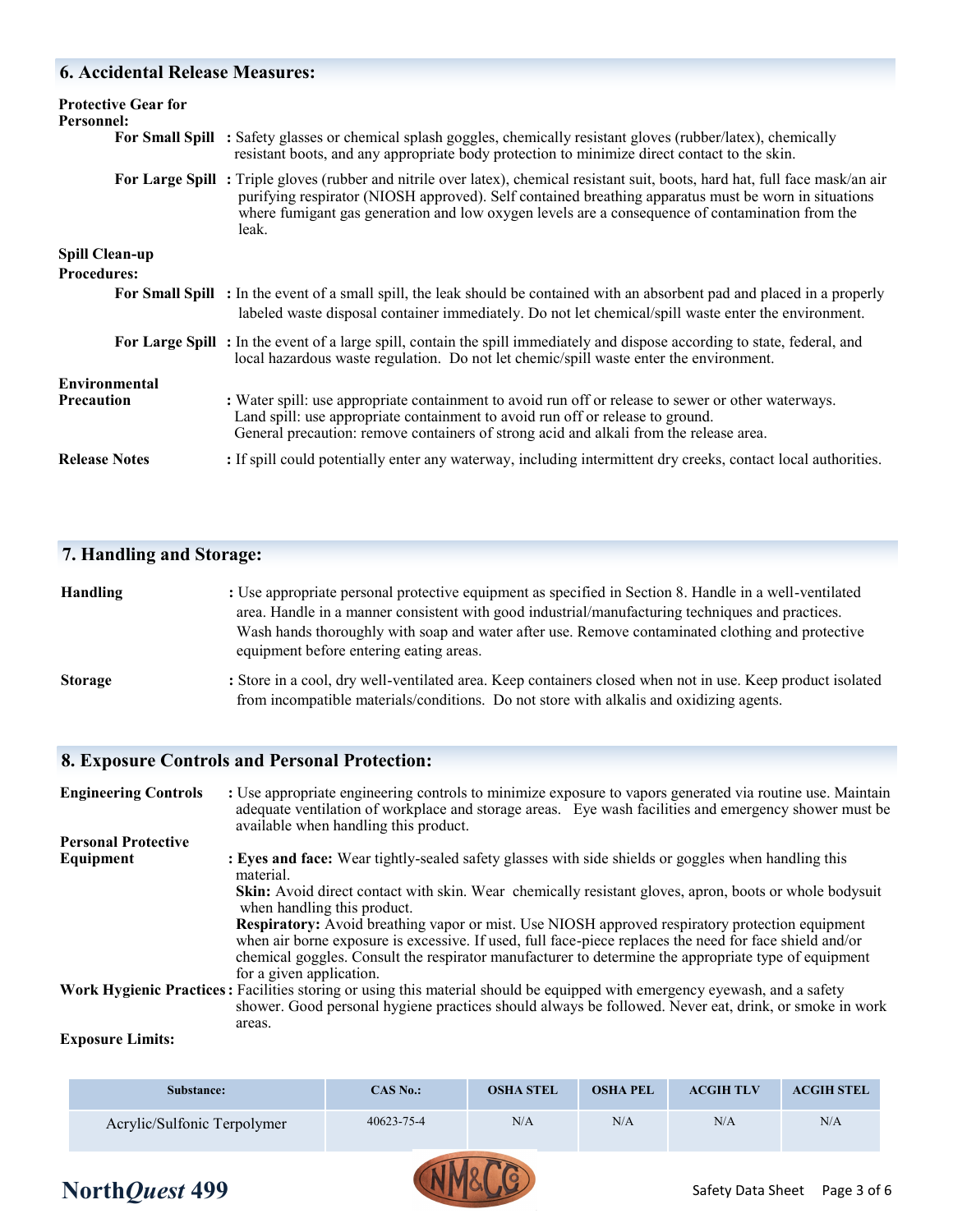# **9. Chemical and Physical Properties:**

| Appearance            | : Liquid                       | <b>Decomposition Temp.</b>   | : Not available    |
|-----------------------|--------------------------------|------------------------------|--------------------|
| Odor                  | : Not available                | <b>Evaporation Rate</b>      | : Not available    |
| Odor threshold        | : Not available                | <b>Flammability</b>          | : Not applicable   |
| Color                 | : Light Yellow                 | <b>Upper Explosive Limit</b> | : Not available    |
| pH (1% Solution)      | : $1.5 - 3.5$ @ $25^{\circ}$ C | <b>Vapor Pressure</b>        | : Not available    |
| <b>Melting Point</b>  | : Not available                | <b>Vapor Density</b>         | : Not available    |
| <b>Freezing Point</b> | : Not available                | <b>Specific Gravity</b>      | $: 1.150 - 1.250$  |
| <b>Boiling Point</b>  | $: >100^{\circ}C$              | <b>Solubility</b>            | : Soluble in water |
| <b>Flash Point</b>    | : Not available                | <b>Partition Coefficient</b> | : Not available    |
| <b>Viscosity</b>      | : 800 max cps $\omega$ 25 °C   | <b>Auto Ignition Temp.</b>   | : Not available    |

# **10. Stability and Reactivity:**

| <b>Stability</b>           | : The product is stable under normal ambient conditions of temperature and pressure.                                                                                                                                                                            |
|----------------------------|-----------------------------------------------------------------------------------------------------------------------------------------------------------------------------------------------------------------------------------------------------------------|
| Polymerization             | : Polymerization will not occur.                                                                                                                                                                                                                                |
| <b>Hazardous</b>           |                                                                                                                                                                                                                                                                 |
|                            | <b>Decomposition Products</b> : Thermal decomposition may yield acrylic monomers and hydrocarbons. Fire/burning of the product<br>may yield toxic fumes of carbon oxides, sulfur oxides, nitrogen oxides, phosphorous oxides, and other<br>hazardous compounds. |
|                            | <b>Incompatible Materials</b> : Strong oxidizers and bases                                                                                                                                                                                                      |
| <b>Conditions to Avoid</b> | : Avoid exposure to extreme temperatures. Protect from freezing. Store away from oxidizing agents and<br>alkalis. Keep away from direct sunlight. Toxic fumes may be released if heated above decomposition<br>point.                                           |

# **11. Toxicological Information:**

### **Acute Toxicity Data:**

| Oral LD50               | : No data available |
|-------------------------|---------------------|
| Dermal LD <sub>50</sub> | : No data available |
| Inhalation $LD_{50}$    | : No data available |

#### **Corrosion/Irritation:**

| Skin | : No data available. |
|------|----------------------|
| Eyes | : No data available. |

### **Sensitization:**

| Respiratory                 | : No data available. |
|-----------------------------|----------------------|
| Skin                        | : No data available. |
| Carcinogenicity             | : No data available. |
| Mutagenicity                | : No data available. |
| <b>Reproductive Effects</b> | : No data available. |
| <b>Teratogenic Effects</b>  | : No data available. |

**Routes of Exposure :** Eyes, Skin, Inhalation, Ingestion

### **Long Term Exposure Health Effects:**

| Eyes              | : Can cause severe irritation to the eyes. Prolonged exposure may damage eye tissue. |
|-------------------|--------------------------------------------------------------------------------------|
| Skin              | : Can cause skin irritation and redness.                                             |
| <b>Inhalation</b> | : Can cause irritation of the respiratory tract.                                     |
| Ingestion         | : Can lead to possible nausea or vomiting.                                           |



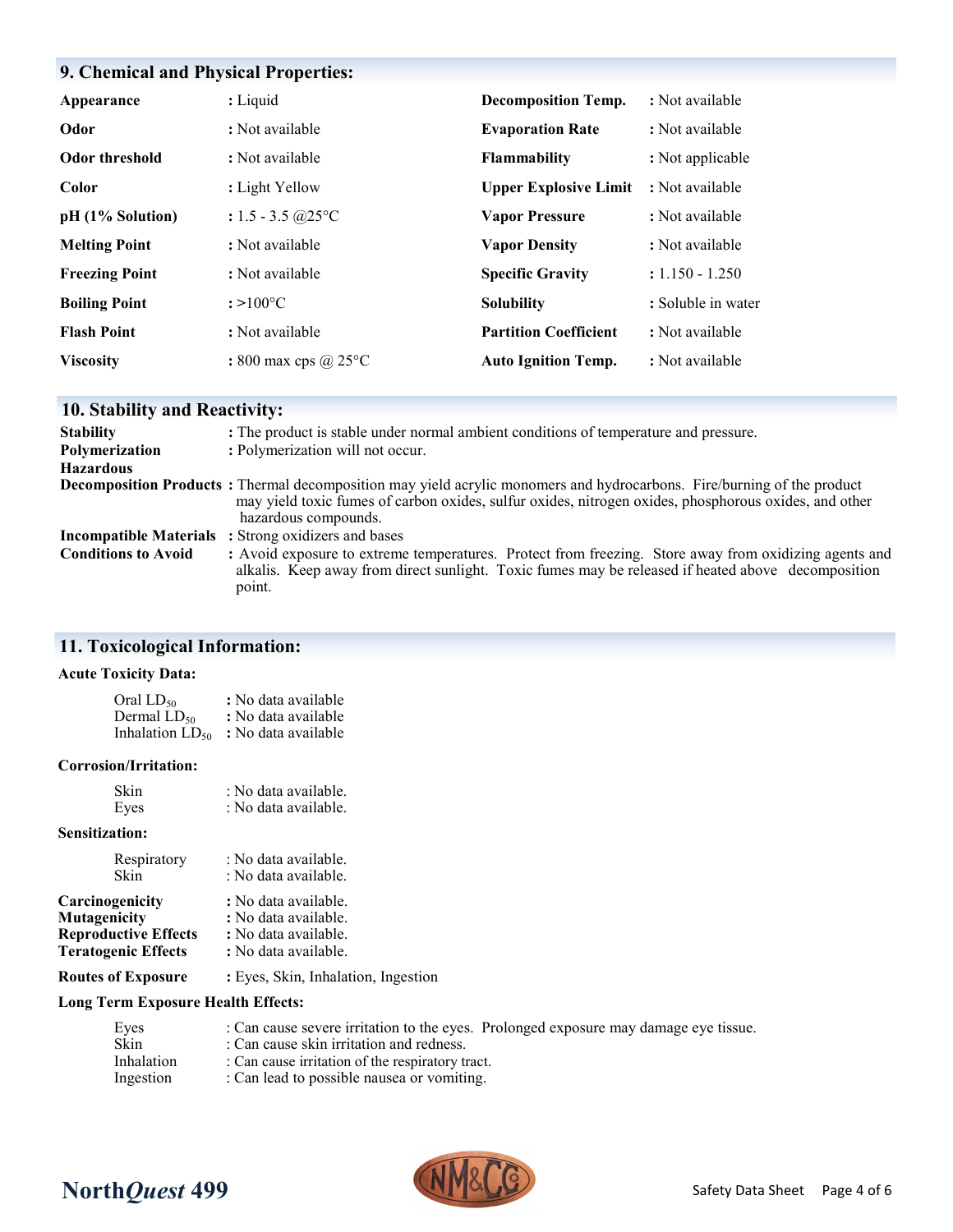### **12. Ecological Information:**

**All work practices must be aimed at eliminating environmental contamination. Do not allow undiluted product or large quantities to enter ground water or sewage systems. Release of large amounts of this product into aquatic environments may lead to a decrease in pH, which can be harmful to aquatic organisms.**

| <b>Biodegradability</b>                    | : No data available.                                                                                                                          |
|--------------------------------------------|-----------------------------------------------------------------------------------------------------------------------------------------------|
| <b>Bioaccumulative</b><br><b>Potential</b> | : No data available.                                                                                                                          |
| <b>Terrestrial Ecotoxicity</b>             | : This material may be harmful or fatal to contaminated plants or animals, especially if large volumes are<br>released into the environments. |
| <b>Aquatic Ecotoxicity</b>                 | : This product may be harmful or fatal to exposed aquatic life in low concentrations.                                                         |
| <b>Mobility in Soil</b>                    | : No data available.                                                                                                                          |
| <b>Other Adverse Effects</b>               | : No data available.                                                                                                                          |

### **13. Disposal Considerations:**

| <b>Disposal Method</b>  | : Dispose of waste at an appropriate waste disposal facility according to current applicable laws and<br>regulations. This material should be fully characterized for toxicity and possible reactivity prior to<br>disposal (40 CFR 261). Use which results in chemical or physical or combination may be subject to<br>regulation as a hazardous waste. |
|-------------------------|----------------------------------------------------------------------------------------------------------------------------------------------------------------------------------------------------------------------------------------------------------------------------------------------------------------------------------------------------------|
| <b>For Large Spills</b> | : Contain material and call local authorities for emergency assistance.                                                                                                                                                                                                                                                                                  |
| <b>Product Disposal</b> | : Dispose of at a supervised incineration facility or an appropriate waste disposal facility according to<br>current applicable local, state and federal laws, regulations and product characteristics at time of<br>disposal.                                                                                                                           |
| <b>Empty Container</b>  | : Container contents should be completely used and containers should be emptied prior to discard.<br>Container rinsate could be considered RCRA hazardous waste and must be disposed of with care and in<br>full compliance with federal, state, and local regulations.                                                                                  |

### **14. Transport Information:**

| <b>Regulatory</b><br><b>Information</b> | UN No. | <b>Proper Shipping Name</b> | <b>UN Class</b> | <b>Packing</b><br>Group | Labels |
|-----------------------------------------|--------|-----------------------------|-----------------|-------------------------|--------|
| <b>US DOT</b>                           | None   | Not Regulated               | None            |                         | None   |
| <b>IMDG</b>                             | None   | Not Regulated               | None            |                         | None   |
| <b>IATA</b>                             | None   | Not Regulated               | None            |                         | None   |

## **15. Regulatory Information:**

#### **U.S. Federal Regulations:**

**TSCA:** All components of this product are listed on the TSCA inventory.

**CERCLA**: Not listed

**SARA TITLE III (EPCRA) Section 302/304:** No components of this product were found to be on the hazardous chemicals list. **SARA TITLE III (EPCRA) Section 311/312:** Acute health hazard.